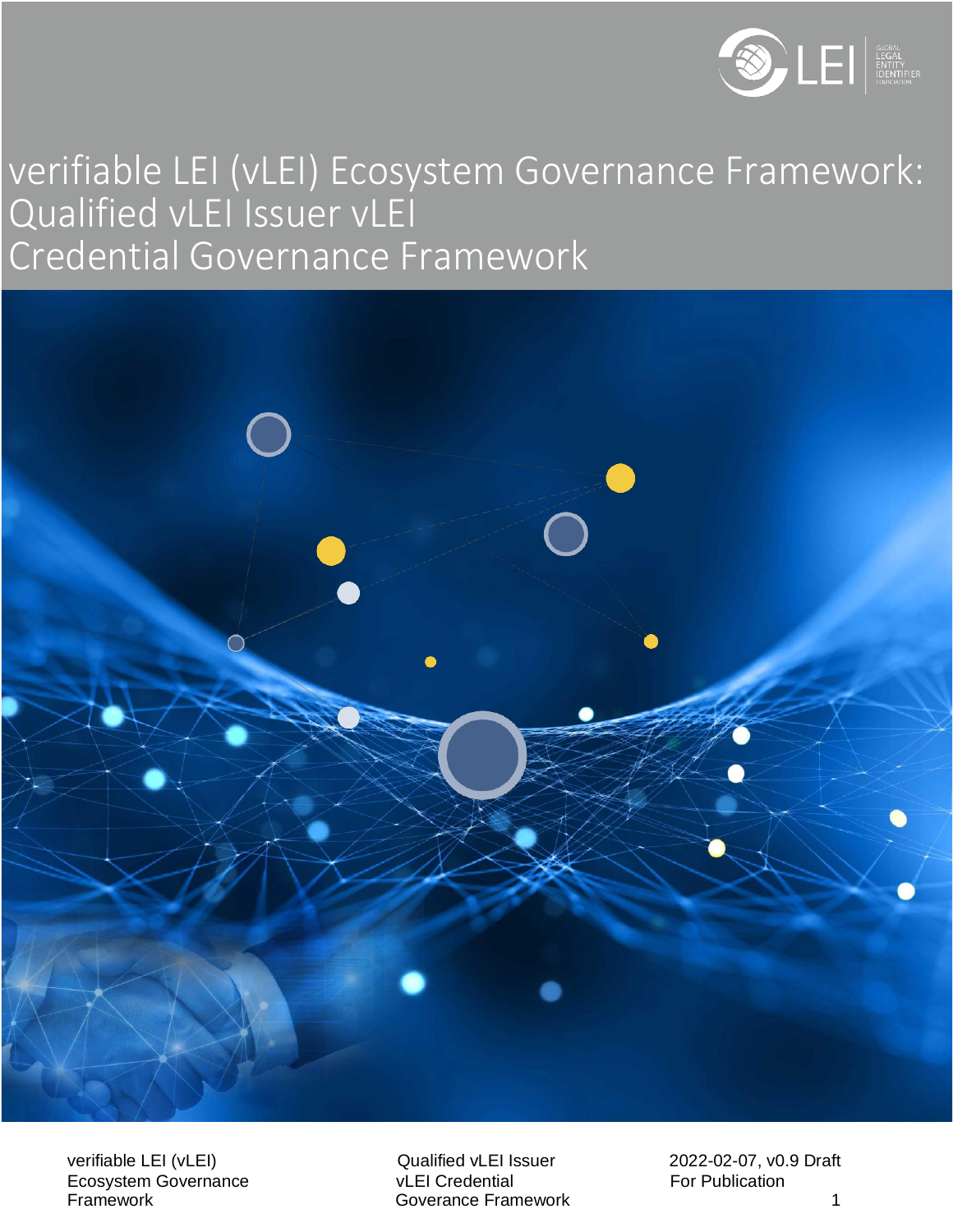| <b>Document Name:</b>            | Qualified vLEI Issuer vLEI Credential Governance Framework                                                                                                                                                      |
|----------------------------------|-----------------------------------------------------------------------------------------------------------------------------------------------------------------------------------------------------------------|
| Document DID:                    | DID URLs for all documents will be published with the v1.0 Draft<br>of the Ecosystem Governance Framework.                                                                                                      |
| Version Number:                  | v0.9 Draft for Publication                                                                                                                                                                                      |
| <b>Version Date:</b>             | 2022-02-07                                                                                                                                                                                                      |
| <b>Governance Authority:</b>     | Global Legal Entity Identifier Foundation (GLEIF)                                                                                                                                                               |
| <b>Governance Authority DID:</b> | The Governance Authority DID will be published with the v1.0<br>Draft of the Ecosystem Governance Framework.                                                                                                    |
| Copyright:                       | The verifiable LEI (vLEI) Ecosystem Governance Framework is<br>published on the GLEIF website. All documents published on<br>the GLEIF website are published under the Creative Commons<br>Attribution license. |

3

## **1 Introduction**

This is a Controlled Document of the GLEIF verifiable LEI (vLEI) Ecosystem Governance Framework (vLEI Ecosystem Governance Framework). It is the authoritative Governance Framework for the Qualified vLEI Issuer vLEI Credential (QVI vLEI Credential). It specifies the purpose, principles, policies, and specifications that apply to the use of this Credential in the vLEI Ecosystem.

# **2 Terminology**

All terms in First Letter Capitals are defined in the vLEI Glossary.

## **3 Purpose**

The purpose of the QVI vLEI Credential is to:

- enable a QVI to issue, verify and revoke Legal Entity vLEI Credentials, Legal Entity Official Organizational Role vLEI Credentials and Legal Entity Engagement Context Role vLEI Credentials;
- revoke this Credential in the case that a QVI has been terminated for not successfully completing Annual vLEI Issuer Qualification, for not remediating qualification issues documented as a result of Annual vLEI Issuer Qualification, or if the LEI of a QVI lapses or is retired, which would prevent the terminated vLEI Issuer from any further issuance, verification or revocation of vLEIs;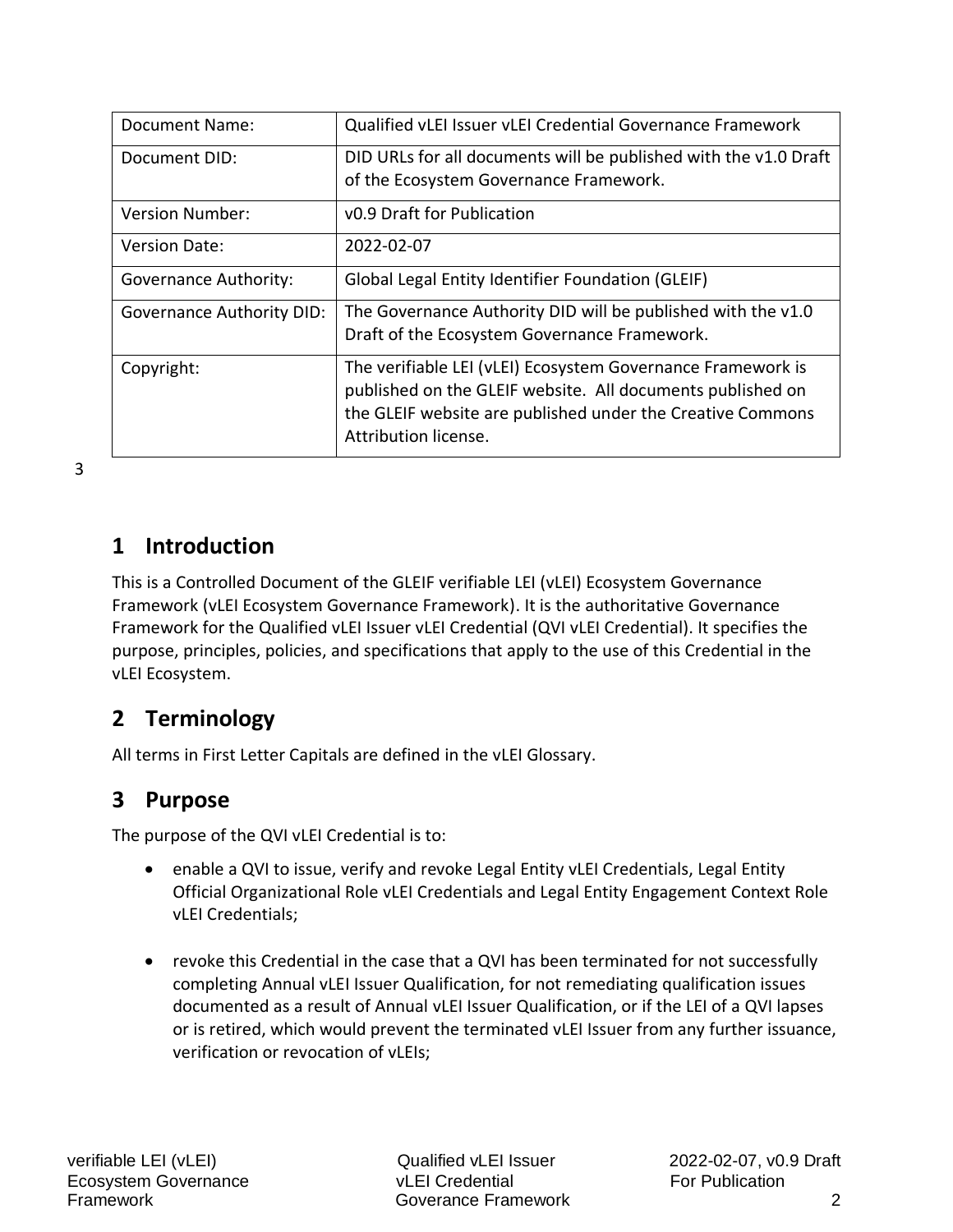• introduce a grace period within this Credential to allow GLEIF to be able to manage the transition of Legal Entities for which Legal Entity vLEI Credentials, Legal Entity Official Organization Role vLEI Credentials, as well as Legal Entity Engagement Context Role vLEI Credentials, to contract with new QVIs.

# **4 Scope**

The scope of this Credential Governance Framework is limited to GLEIF as the Issuer, Holders, and Verifiers of the QVI vLEI Credential.

## **5 Principles**

The following principles guide the development of policies in this Credential Governance Framework. Note that they apply in addition to the Core Policies defined in the vLEI Ecosystem Governance Framework.

#### **5.1 Binding to Holder**

The QVI vLEI Credential MUST be designed to provide a strong enough binding to the QVI vLEI Credential Holder that a Proof Request for the QVI vLEI Credential can be satisfied only by the QVI vLEI Credential Holder.

#### **5.2 Context Independence**

The QVI vLEI Credential MUST be designed to fulfill a Proof Request for the operational status of the QVI regardless of context, including in-person, online, or over the phone.

## **6 Issuer Policies**

## **6.1 Qualifications**

The Issuer MUST:

- 1. Ensure that the Issuer of the QVI vLEI Credentials is GLEIF.
- 2. Confirm that the QVI successfully has completed the vLEI Issuer Qualification Program.

## **6.2 Credential**

The Issuer MUST:

- 1. Use the QVI vLEI Credential schema defined in section 8.1.
- 2. Include the Claims marked as Required in section 8.1.

## **6.3 QVI Identity Verification**

- 1. Identity Assurance
	- a. A GLEIF Authorized Representative (GAR) MUST perform identity assurance of a person serving in the role of QVI Authorized Representative (QAR) to at least Identity Assurance Level 2 (IAL2) as defined in NIST 800-63A [\(https://pages.nist.gov/800-63-3/sp800-63a.html\)](https://pages.nist.gov/800-63-3/sp800-63a.html)
- 2. Identity Authentication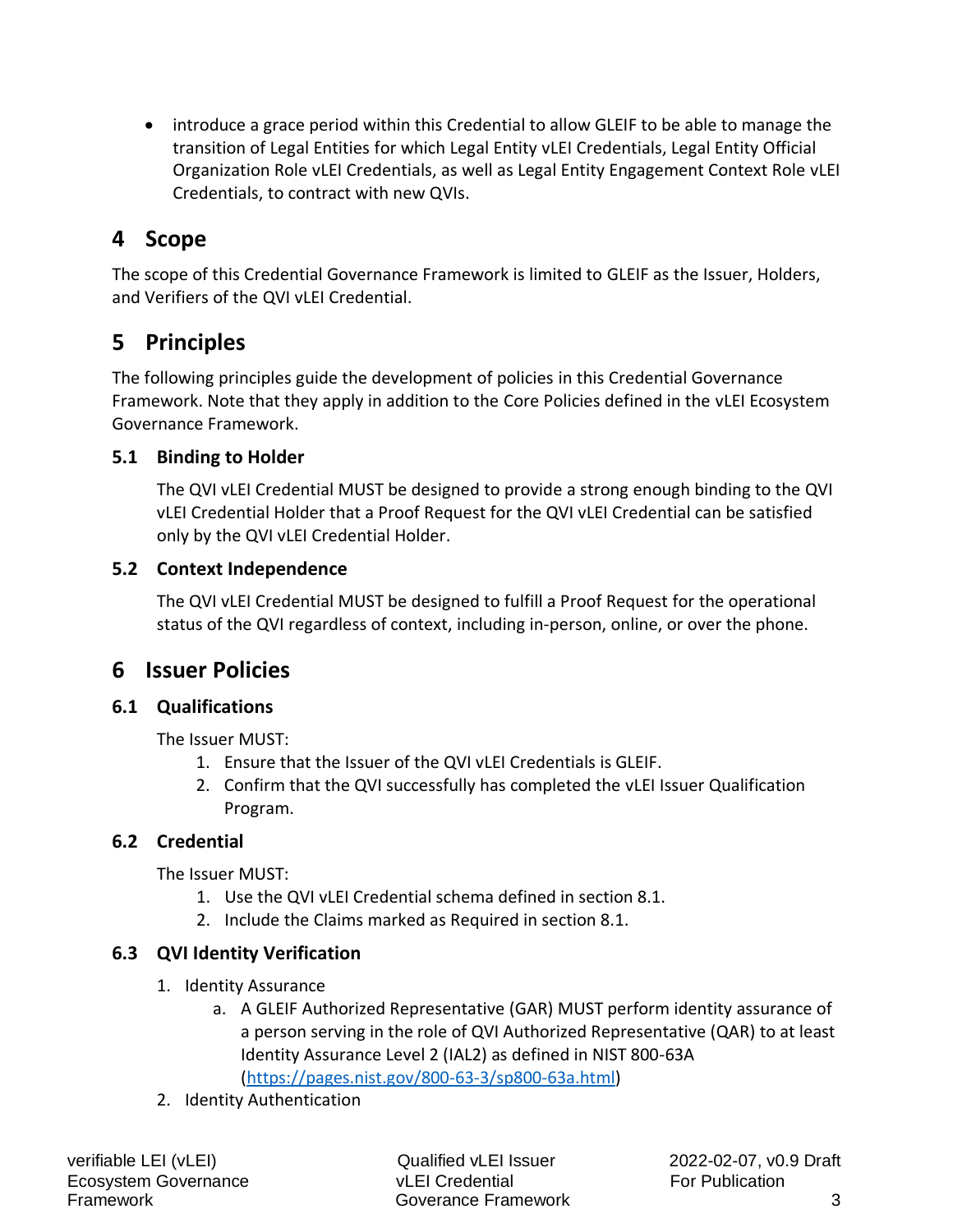- a. A credential wallet MUST be set up for the QVI.
- b. The QVI MUST designate a QAR to act on its behalf.
- c. A GAR and the QAR MUST establish a real-time OOBI session in which the GAR and the QAR are present. An example is a continuous web meeting attended by all parties on both audio and video.
- d. The following steps MUST be performed in this order and completed during this OOBI session.
	- i. The GAR MUST perform manual verification of the QAR's legal identity for which the GAR has already performed Identity Assurance. An example is the QAR visually presenting one or more legal identity credentials and the GAR compares the credentials verified during Identity Assurance to the QAR Person.
	- ii. The GAR MUST use an OOBI protocol (such as a QR code or live chat) to share the GLEIF Controller External Autonomic Identifier (AID) with the QAR.
	- iii. An QAR MUST use an OOBI protocol (such as a QR code or live chat) to share the QVI AID with the GAR.
	- iv. The GAR MUST send a Challenge Message from the GLEIF Controller External AID to the QVI AID as defined in the Technical Requirements Part 1 KERI Infrastructure for the purposes of cryptographic authentication of the QVI AID. The Challenge Message MUST be unique to the OOBI session.
	- v. The QAR MUST use its Private Key Store to sign and return the response to the Challenge Message, after which the QAR must acknowledge that this action has been completed.
	- vi. The GAR must verify in real time that the response to the Challenge Message was received from the QAR.
	- vii. When the response to the Challenge Message has been received, the GAR must verify the signature of the QAR.

#### **6.4 Issuance**

The GAR MUST approve issuance of a QVI vLEI Credential after the completion of QVI Identity Verification in section 6.3 above.

#### **6.5 Revocation**

- 1. Voluntary revocation
	- a. A QAR MUST revoke a QVI vLEI Credential upon receipt of a Fully Signed revocation request by the QAR(s) using the GLEIF-supplied vLEI software.
	- b. A GAR MUST perform the revocation within the timeframe specified in Appendix 5, Service Level Agreement (SLA).
- 2. Involuntary revocation
	- a. Involuntary revocation of vLEI Credentials MUST follow the process specified in Appendix 5, Service Level Agreement (SLA).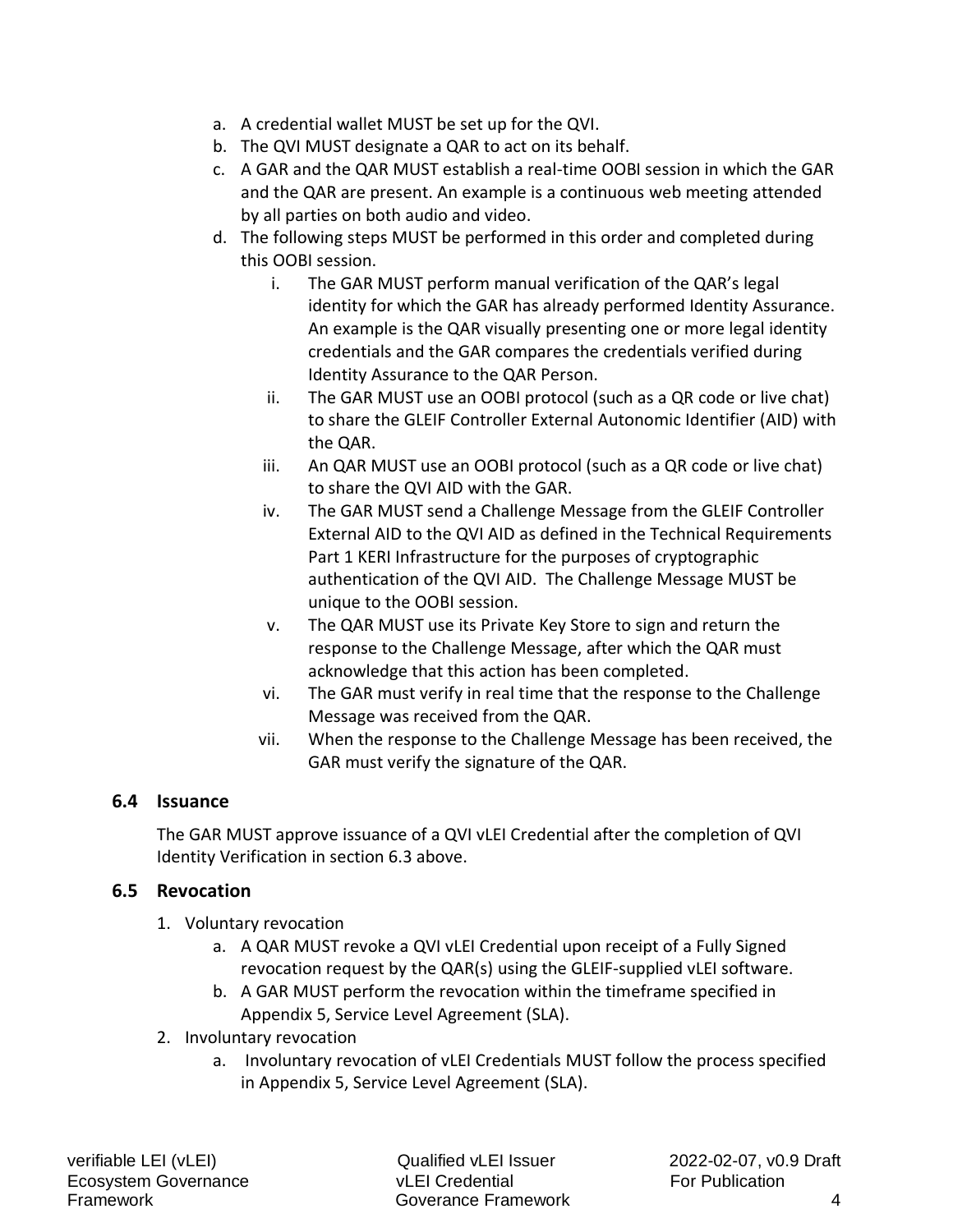#### **6.6 Level of Assurance**

The QVI vLEI Credential V1 SHOULD be issued with only a single Level of Assurance. Future versions of this credential governance framework MAY define multiple Levels of Assurance.

### **6.7 Grace Period**

The QVI vLEI Credential includes a grace period which would commence on the revocation date of this credential and continue for up to 90 Days if a vLEI Issuer has been terminated for not successfully completing Annual vLEI Issuer Qualification, for not remediating documented qualification issues, agreement or service level breaches, ceases operation or if the LEI of a QVI lapses or is retired.

The QVI vLEI Credential would be revoked, initiating the grace period, which would prevent the terminated vLEI Issuer from any further issuance, verification or revocation of vLEIs, and will allow GLEIF to be able to manage the transition of Legal Entities holding valid Legal Entity vLEI Credentials, as well as Legal Entity Official Organization Role vLEI Credentials and Legal Entity Engagement Context Role vLEI Credentials, to contract with new QVIs.

# **7 Holder Policies**

There are no restrictions on the Holders of vLEI Credentials specified in the vLEI Ecosystem. Restrictions may be introduced in other Ecosystems that use the vLEI Ecosystem.

# **8 Verifier Policies**

There are no restrictions on the Verifiers of vLEI Credentials specified in the vLEI Ecosystem. Restrictions may be introduced in other Ecosystems that use the vLEI Ecosystem. GLEIF vLEI credentials are chained credentials following the ToIP ACDC standard [\(https://github.com/trustoverip/TSS0033-technology-stack-acdc\)](https://github.com/trustoverip/TSS0033-technology-stack-acdc).

- 1. Each vLEI MAY be part of a provenance chain of vLEIs.
- 2. When part of a chain, each chained vLEI MUST include a reference to one or more preceding vLEIs in its provenance chain.
- 3. If any preceding vLEIs in the provenance chain or a given vLEI is revoked, then that given vLEI MUST not verify.
- 4. The schema for each type of vLEI defines what type or types of vLEIs MUST or MAY be referenced in its provenance section.

# **9 Credential Definition**

#### **9.1 Schema**

The QVI vLEI Credential MUST contain the LEI of the QVI.

The credential elements, schema and the vLEI Credential examples can be found in:

verifiable LEI (vLEI)  $\qquad Q$ ualified vLEI Issuer 2022-02-07, v0.9 Draft Ecosystem Governance **Example 20** vLEI Credential For Publication Framework Goverance Framework 5